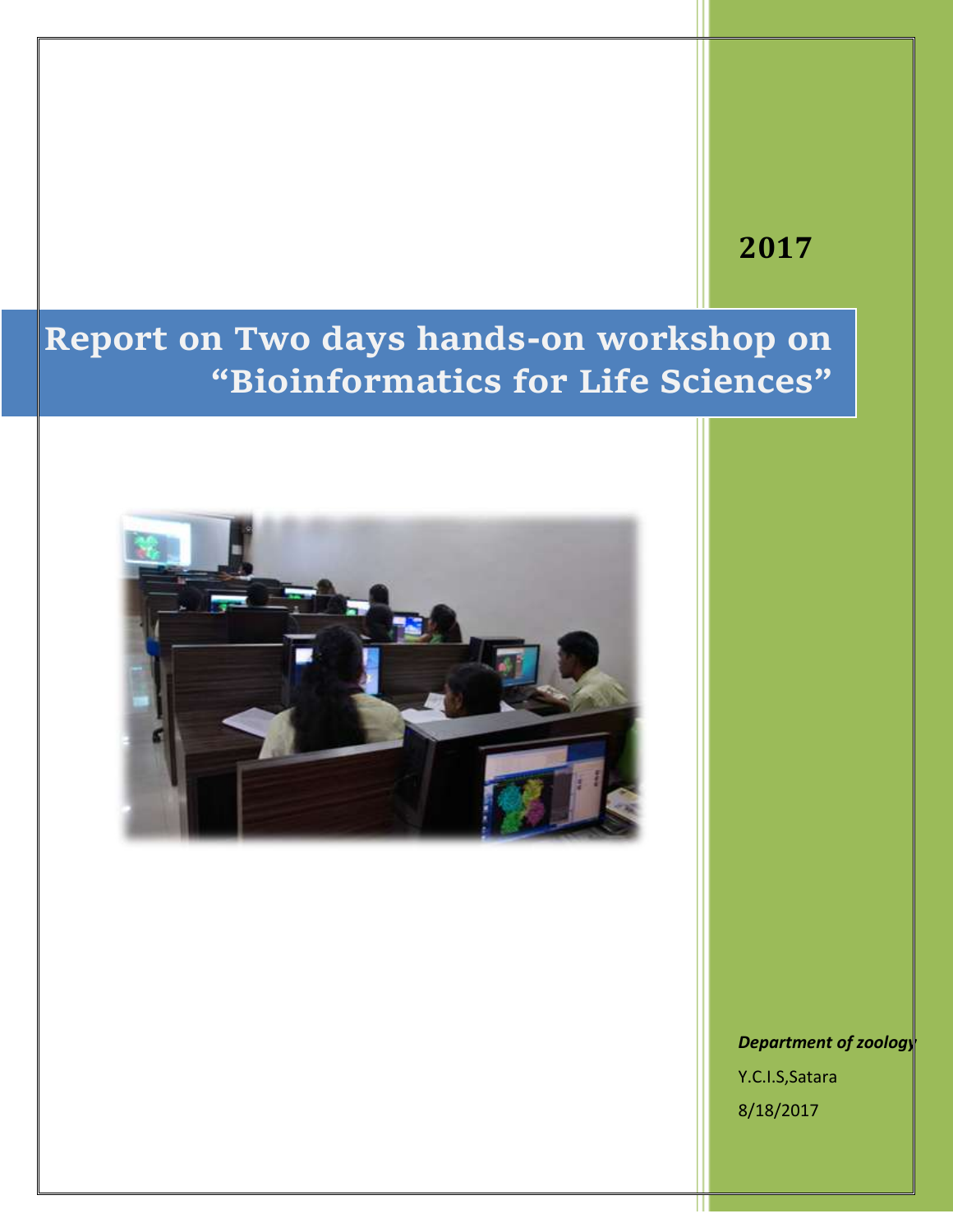## **Department of Zoology and Fisheries Two Days Hands –on Workshop on "Bioinformatics for Life Sciences" 18 &19 th August 2017-18**

A two day hands on workshop on "Bioinformatics for Life Sciences"had been organized by Department of Zoology and Fisheries on 18 &19 th August 2017-18 . This worshop was arranged specially for students from Masters Course of Zoology and Microbiology as this topic was part of their curriculum and has wide applications the research field . So total no. of beneficiaries benefitted by this workshop was 32 . The workshop was inaugurated by Hon. Principal Dr. K.G Kanade,Principal Dr. RajendraShejwal of L.B.S.College Satara, Dr. V. Y Deshpande introduced the Chief guest and Resource person Dr.Rahul A Jamdade specialist Research Associate ,from Sharjah Research Academy U.A.E, ,Then the coordinator of the workshop,MissBendre Neha explained the goals and schedule of the workshop to the Chief Guest and participants



.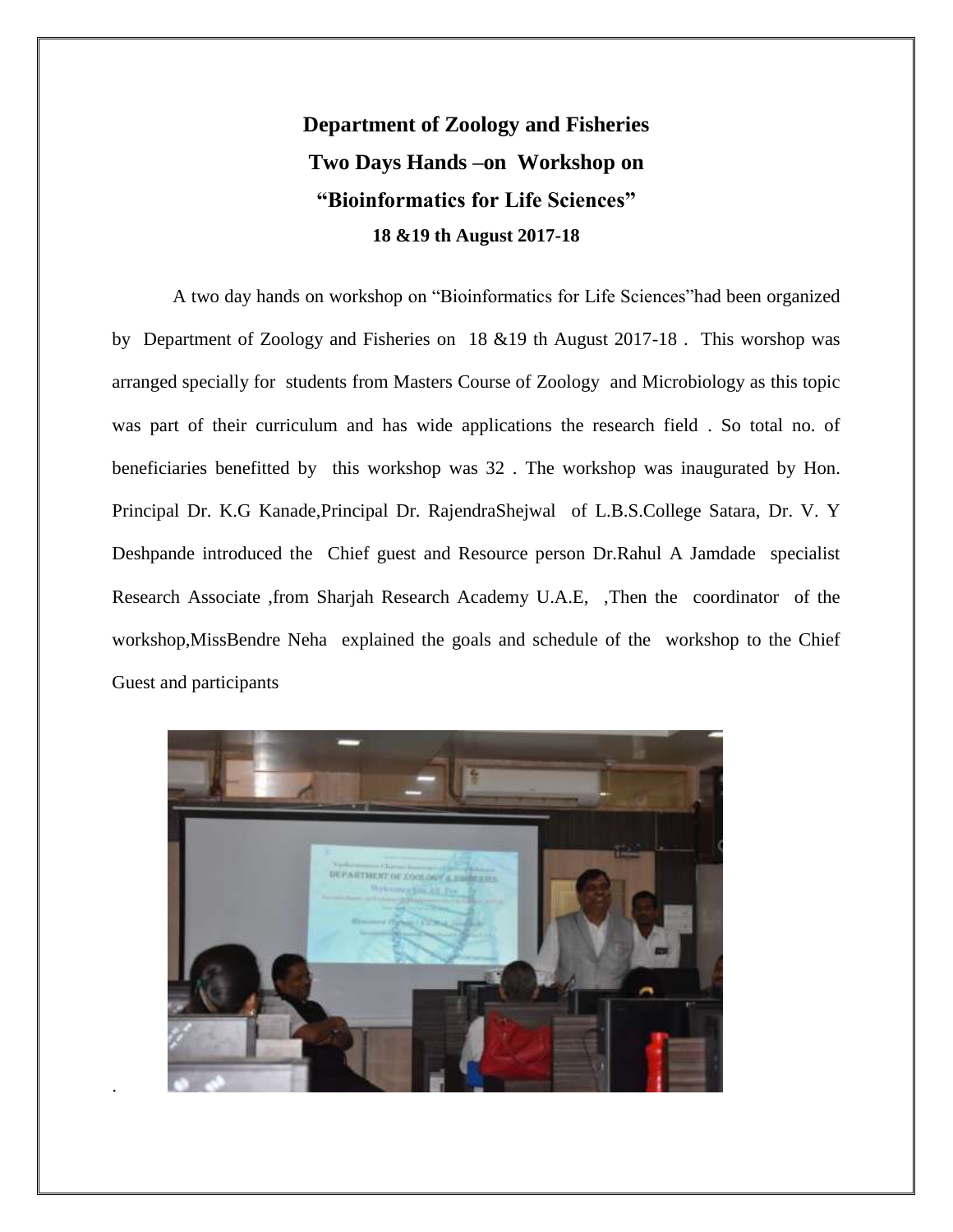

The workshop provided basic concept on bioinformatics and focused on utilization of recent tools to interpret rapidly expanding amount of biological information. The participants were introduced to DNA sequence analysis using different databases software on the first day. While on second day participants learned toProteomics which included Secondary structure prediction using protein sequences through online servers and standalone tools.